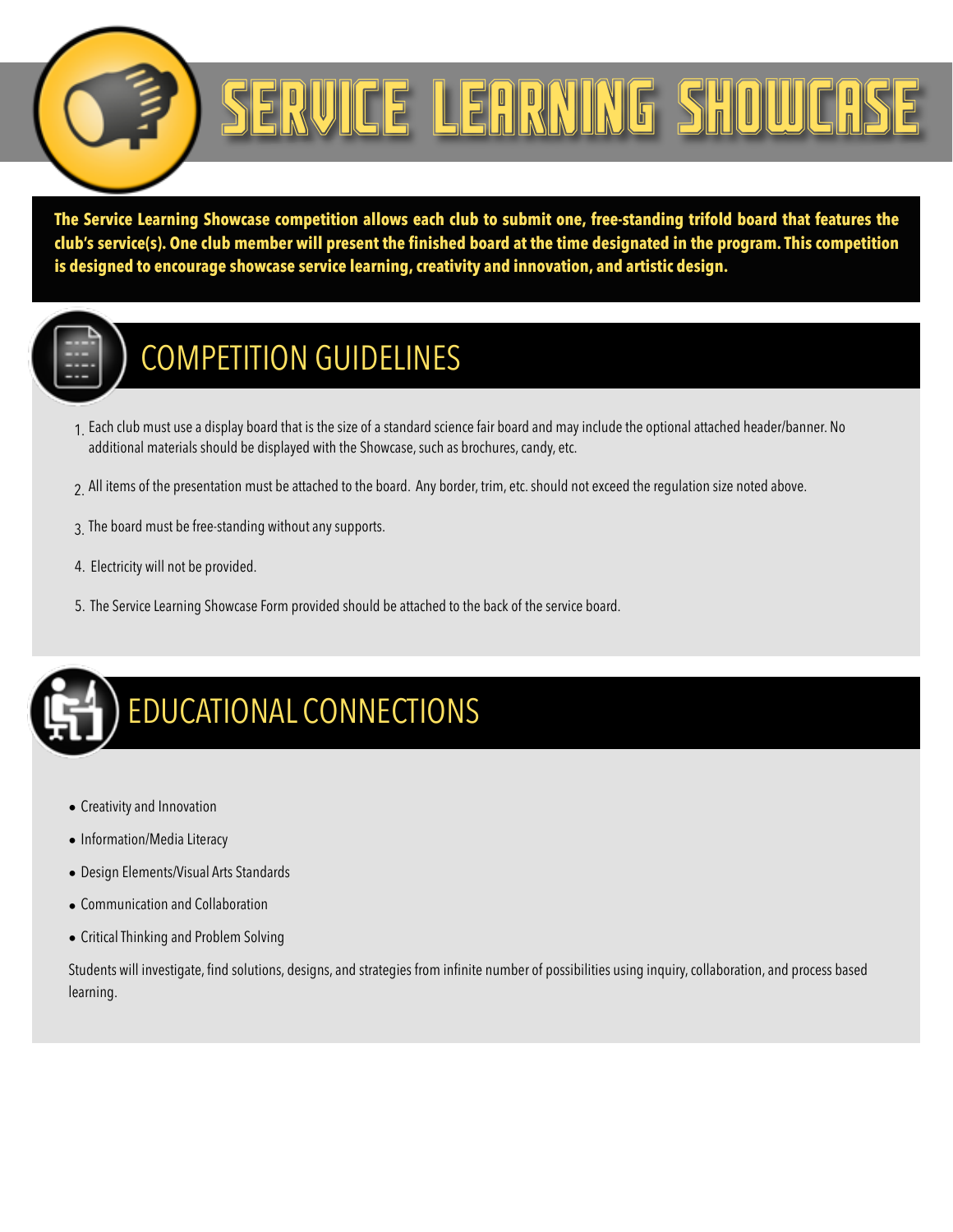### JUDGING CRITERIA

- **• One student must present the Service Learning Showcase board at the time designated in the program.**
- **• The student from each club entry will be interviewed by a panel of judges to discuss the criteria below.**

| <b>Service Learning</b><br><b>Showcase</b>                      | 5                                                                                                                                                                                                    |                                                                                                                                                                          | 3                                                                                                                                                                         | $\overline{2}$                                                                                                                                                                                          |                                                                                                                                                                            |
|-----------------------------------------------------------------|------------------------------------------------------------------------------------------------------------------------------------------------------------------------------------------------------|--------------------------------------------------------------------------------------------------------------------------------------------------------------------------|---------------------------------------------------------------------------------------------------------------------------------------------------------------------------|---------------------------------------------------------------------------------------------------------------------------------------------------------------------------------------------------------|----------------------------------------------------------------------------------------------------------------------------------------------------------------------------|
| <b>Interpretation and</b><br><b>Illustration Club Service</b>   | Excellent:<br>The board interprets and<br>illustrates exceptionally well.<br>Presentation is relevant to<br>theme. The message is very<br>clear and very concise.                                    | Good:<br>The board adequately<br>interprets and illustrates. The<br>presentation is mostly relevant<br>to the theme. The message is<br>clear and concise.                | Average:<br>The board displays an average<br>interpretation and illustration.<br>Presentation is adequately<br>relevant to the theme. The<br>message is fairly clear.     | Fair/Needs Work:<br>The board displays minimal<br>interpretation and illustration.<br>Presentation is minimally<br>relevant to the theme. The<br>message is unorganized and<br>difficult to understand. | Poor/Not Acceptable:<br>The board does not interpret<br>and illustrate. The<br>presentation is not relevant to<br>the theme. The message is<br>neither clear, nor concise. |
| Craftsmanship<br>(Workmanship put into<br>creating the board)   | Excellent:<br>Materials and artwork create<br>an exceptional visual display.<br>The work exceeds all<br>expectations and exhibits<br>great effort put into<br>workmanship.                           | Good:<br>Materials and artwork used<br>create a good visual display.<br>The work done is with good<br>effort and there is evidence of<br>adequate workmanship.           | Average:<br>Materials and artwork create an<br>average visual display. The work<br>done is with fair effort and there<br>is evidence of average<br>workmanship.           | Fair/Needs Work:<br>Materials and artwork create a<br>limited visual display. The<br>work done is with little effort<br>and minimal evidence of<br>workmanship.                                         | Poor/Not Acceptable:<br>Materials and artwork do not<br>create an appropriate visual<br>display. The work lacks effort<br>and exhibits poor<br>workmanship.                |
| <b>Originality, Color,</b><br><b>Contrast, &amp; Creativity</b> | Excellent:<br>Design of board reflects an<br>exceptional degree of student<br>creativity. Eye catching; great<br>use of colors, textures, shapes,<br>and spacing. Exceptionally<br>appealing design. | Good:<br>Design of board reflects a<br>good degree of student<br>creativity. Good use of colors,<br>textures, shapes, and spacing.<br>An adequately appealing<br>design. | Average:<br>Design of board reflects a fair<br>degree of student creativity. Fair<br>use of colors, textures, shapes,<br>and spacing. A design with an<br>average appeal. | Fair/Needs Work:<br>Design of board reflects a<br>limited degree of student<br>creativity. Minimal use of<br>colors, textures, shapes, and<br>spacing. Somewhat appealing<br>design.                    | Poor/Not Acceptable:<br>Design of board reflects a<br>poor degree of student<br>creativity. Poor use of colors,<br>textures, shapes, and spacing.<br>Not appealing.        |
| <b>Overall Service</b>                                          | Excellent:<br>Spotlights service project in full<br>detail . Explanation of service is<br>exceptional.                                                                                               | Good:<br>Spotlights service project giving<br>some details. Explanation of<br>service is somewhat developed.                                                             | Average:<br>Spotlights service project in full<br>detail . Explanation of service is<br>average.                                                                          | Fair/Needs Work<br>Project does not fully showcase<br>service. Explanation is weak.                                                                                                                     | Poor/Not Acceptable:<br>Does not give any details of the<br>service project. Does not<br>adequately explain service.                                                       |
| <b>DEDUCTION</b>                                                | $-5$                                                                                                                                                                                                 |                                                                                                                                                                          |                                                                                                                                                                           |                                                                                                                                                                                                         |                                                                                                                                                                            |
| <b>Size</b>                                                     | Board does not adhere to size<br>guidelines.                                                                                                                                                         |                                                                                                                                                                          |                                                                                                                                                                           |                                                                                                                                                                                                         |                                                                                                                                                                            |
| <b>Support</b>                                                  | Board is not free-standing.                                                                                                                                                                          |                                                                                                                                                                          |                                                                                                                                                                           |                                                                                                                                                                                                         |                                                                                                                                                                            |



## HOW TO ENTER

- Print the form and complete in full.
- Attach form to back of the board.

\*

• Visit www.betaclub.org/events/conventions and follow directions.



**NATIONAL ELIGIBILITY All Trophies Awarded at State Convention**